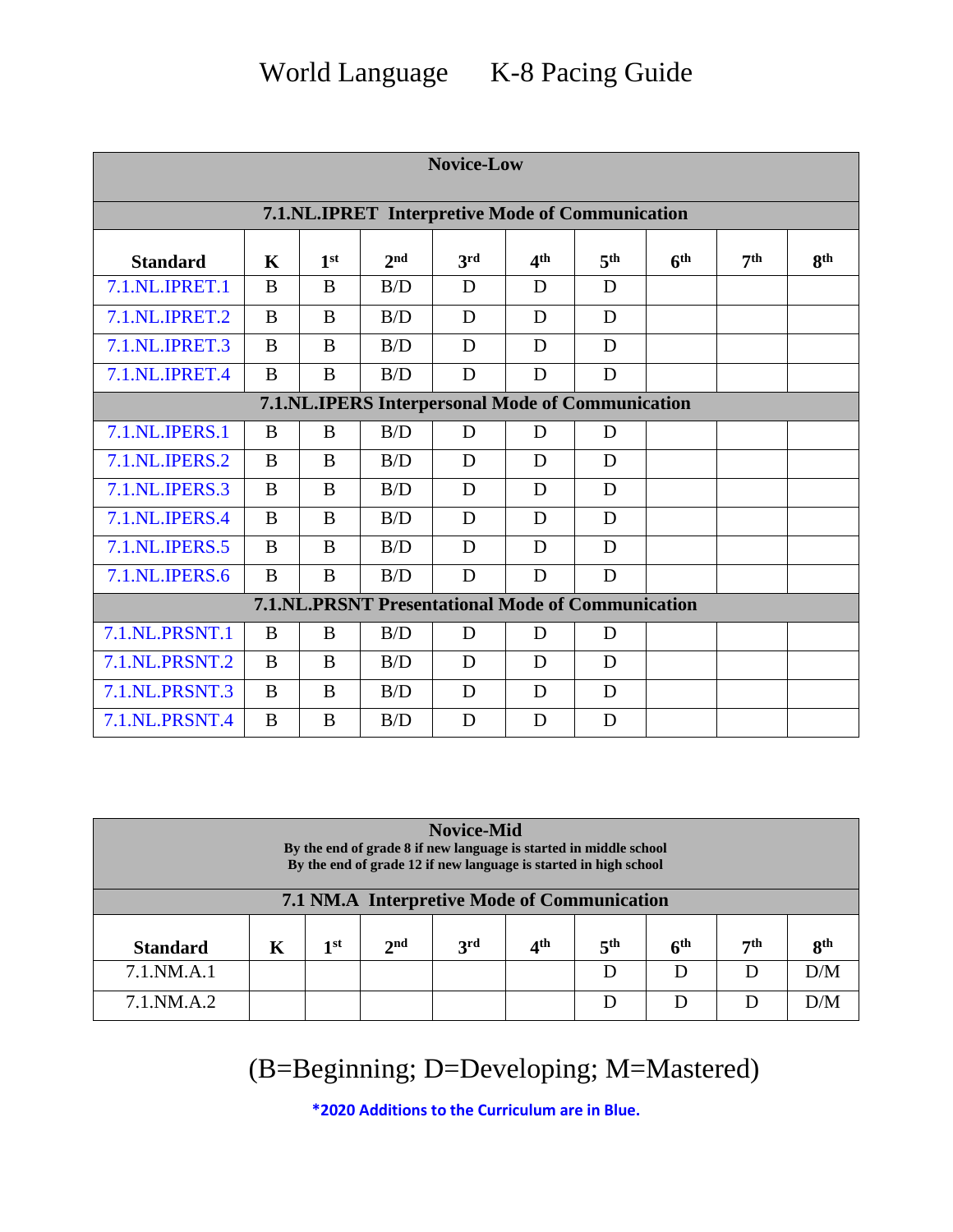World Language K-8 Pacing Guide

| 7.1.NM.A.3                                      |  |  |  |                                                       |  | D | D | D | D/M             |  |
|-------------------------------------------------|--|--|--|-------------------------------------------------------|--|---|---|---|-----------------|--|
| 7.1.NM.A.4                                      |  |  |  |                                                       |  | D | D | D | D/M             |  |
| 7.1.NM.A.5                                      |  |  |  |                                                       |  | D | D | D | D/M             |  |
| 7.1.NM.IPRET Interpretive Mode of Communication |  |  |  |                                                       |  |   |   |   |                 |  |
| 7.1.NM.IPRET.1                                  |  |  |  |                                                       |  | D | D | D | D/M             |  |
| 7.1.NM.IPRET.2                                  |  |  |  |                                                       |  | D | D | D | D/M             |  |
| 7.1.NM.IPRET.3                                  |  |  |  |                                                       |  | D | D | D | D/M             |  |
| 7.1.NM.IPRET.4                                  |  |  |  |                                                       |  | D | D | D | D/M             |  |
| 7.1.NM.IPRET.5                                  |  |  |  |                                                       |  | D | D | D | D/M             |  |
|                                                 |  |  |  | 7.1NM.B Interpersonal Mode of Communication           |  |   |   |   |                 |  |
| 7.1.NM.B.1                                      |  |  |  |                                                       |  | D | D | D | D/M             |  |
| 7.1.NM.B.2                                      |  |  |  |                                                       |  | D | D | D | D/M             |  |
| 7.1.NM.B.3                                      |  |  |  |                                                       |  | D | D | D | D/M             |  |
| 7.1.NM.B.4                                      |  |  |  |                                                       |  | D | D | D | $\rm{D}/\rm{M}$ |  |
| 7.1.NM.B.5                                      |  |  |  |                                                       |  | D | D | D | D/M             |  |
|                                                 |  |  |  | 7.1.NM.IPERS Interpersonal Mode of Communication      |  |   |   |   |                 |  |
| 7.1.NM.IPERS.1                                  |  |  |  |                                                       |  | D | D | D | D/M             |  |
| 7.1.NM.IPERS.2                                  |  |  |  |                                                       |  | D | D | D | D/M             |  |
| 7.1.NM.IPERS.3                                  |  |  |  |                                                       |  | D | D | D | D/M             |  |
| 7.1.NM.IPERS.4                                  |  |  |  |                                                       |  | D | D | D | D/M             |  |
| 7.1.NM.IPERS.5                                  |  |  |  |                                                       |  | D | D | D | D/M             |  |
| 7.1.NM.IPERS.6                                  |  |  |  |                                                       |  | D | D | D | D/M             |  |
|                                                 |  |  |  | <b>7.1NM.PRSNT Presentation Mode of Communication</b> |  |   |   |   |                 |  |
| 7.1.NM.PRSNT.1                                  |  |  |  |                                                       |  | D | D | D | D/M             |  |
| 7.1.NM.PRSNT.2                                  |  |  |  |                                                       |  | D | D | D | D/M             |  |
| 7.1.NM.PRSNT.3                                  |  |  |  |                                                       |  | D | D | D | D/M             |  |
| 7.1.NM.PRSNT.4                                  |  |  |  |                                                       |  | D | D | D | D/M             |  |
| 7.1.NM.PRSNT.5                                  |  |  |  |                                                       |  | D | D | D | D/M             |  |
| 7.1.NM.PRSNT.6                                  |  |  |  |                                                       |  | D | D | D | D/M             |  |

## (B=Beginning; D=Developing; M=Mastered)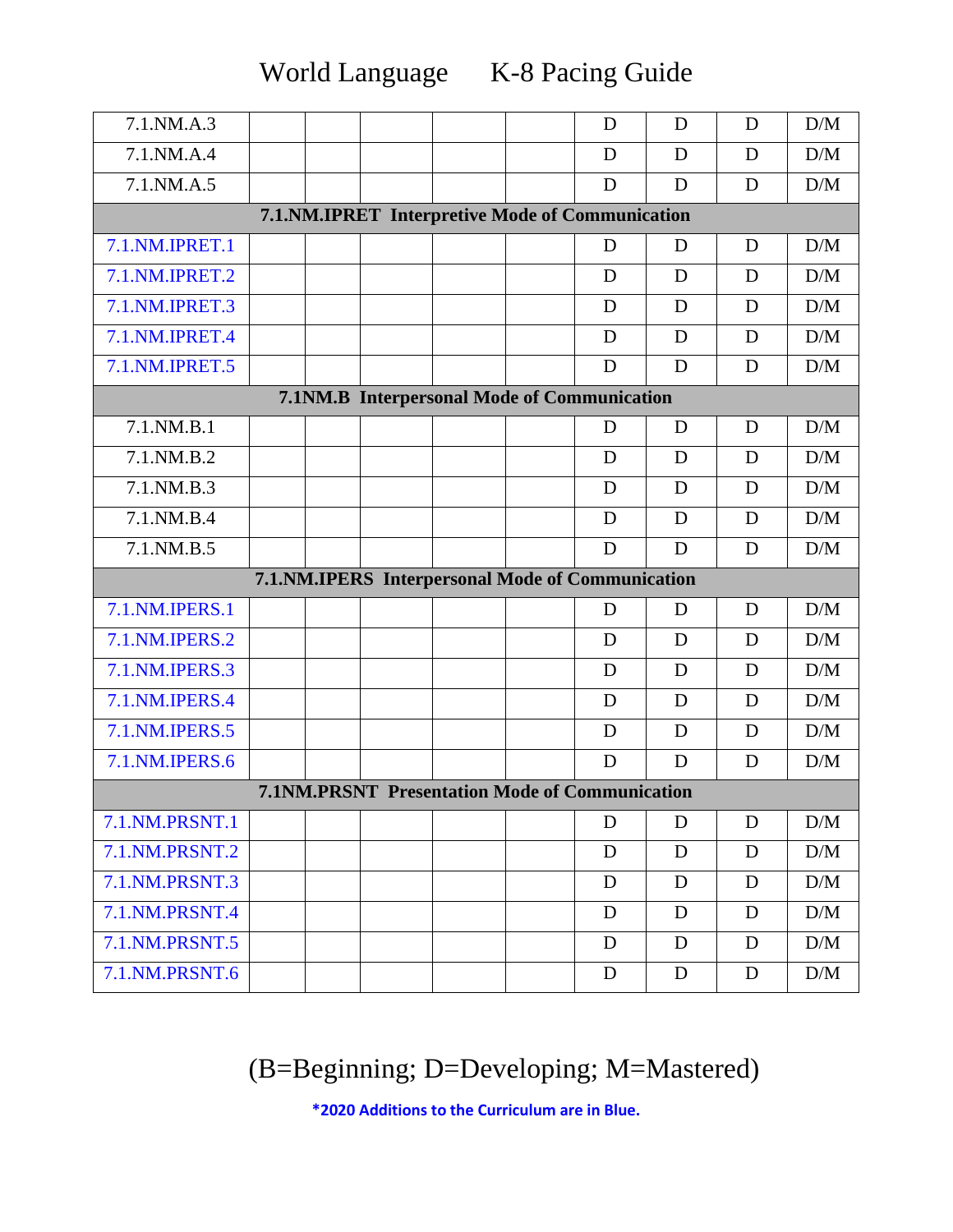World Language K-8 Pacing Guide

| Novice-High<br>By the end of grade 12 if new language is started in high school |             |                 |                                                         |     |                 |                                           |                 |                 |                 |  |
|---------------------------------------------------------------------------------|-------------|-----------------|---------------------------------------------------------|-----|-----------------|-------------------------------------------|-----------------|-----------------|-----------------|--|
| 7.1NH.A Interpretive Mode of Communication                                      |             |                 |                                                         |     |                 |                                           |                 |                 |                 |  |
|                                                                                 |             |                 |                                                         |     |                 |                                           |                 |                 |                 |  |
| <b>Standard</b>                                                                 | $\mathbf K$ | 1 <sup>st</sup> | 2 <sub>nd</sub>                                         | 3rd | 4 <sup>th</sup> | 5 <sup>th</sup>                           | 6 <sup>th</sup> | 7 <sup>th</sup> | 8 <sup>th</sup> |  |
| 7.1.NH.A.1                                                                      |             |                 |                                                         |     |                 | D                                         | D               | D               | D/M             |  |
| 7.1.NH.A.2                                                                      |             |                 |                                                         |     |                 | D                                         | D               | D               | D/M             |  |
| 7.1.NH.A.3                                                                      |             |                 |                                                         |     |                 | D                                         | D               | D               | D/M             |  |
| 7.1.NH.A.4                                                                      |             |                 |                                                         |     |                 | D                                         | D               | D               | D/M             |  |
| 7.1.NH.A.5                                                                      |             |                 |                                                         |     |                 | D                                         | D               | D               | D/M             |  |
| 7.1.NH.A.6                                                                      |             |                 |                                                         |     |                 | D                                         | D               | D               | D/M             |  |
| 7.1.NH.A.7                                                                      |             |                 |                                                         |     |                 | D                                         | D               | D               | D/M             |  |
| 7.1.NH.A.8                                                                      |             |                 |                                                         |     |                 | D                                         | D               | D               | D/M             |  |
|                                                                                 |             | 7.1NH.IPRET     |                                                         |     |                 | <b>Interpretive Mode of Communication</b> |                 |                 |                 |  |
| 7.1.NH.IPRET.1                                                                  |             |                 |                                                         |     |                 | D                                         | D               | D               | D/M             |  |
| 7.1.NH.IPRET.2                                                                  |             |                 |                                                         |     |                 | D                                         | D               | D               | D/M             |  |
| 7.1.NH.IPRET.3                                                                  |             |                 |                                                         |     |                 | D                                         | D               | D               | D/M             |  |
| 7.1.NH.IPRET.4                                                                  |             |                 |                                                         |     |                 | D                                         | D               | D               | D/M             |  |
| 7.1.NH.IPRET.5                                                                  |             |                 |                                                         |     |                 | D                                         | D               | D               | D/M             |  |
| 7.1.NH.IPRET.6                                                                  |             |                 |                                                         |     |                 | D                                         | D               | D               | D/M             |  |
| 7.1.NH.IPRET.7                                                                  |             |                 |                                                         |     |                 | D                                         | D               | D               | D/M             |  |
| 7.1.NH.IPRET.8                                                                  |             |                 |                                                         |     |                 | D                                         | D               | D               | D/M             |  |
|                                                                                 |             |                 | 7.1NH.B Interpersonal Mode of Communication             |     |                 |                                           |                 |                 |                 |  |
| 7.1.NH.B.1                                                                      |             |                 |                                                         |     |                 | D                                         | D               | D               | D/M             |  |
| 7.1.NH.B.2                                                                      |             |                 |                                                         |     |                 | D                                         | D               | D               | D/M             |  |
| 7.1.NH.B.3                                                                      |             |                 |                                                         |     |                 | D                                         | D               | D               | D/M             |  |
| 7.1.NH.B.4                                                                      |             |                 |                                                         |     |                 | D                                         | D               | D               | D/M             |  |
| 7.1.NH.B.5                                                                      |             |                 |                                                         |     |                 | D                                         | D               | D               | D/M             |  |
|                                                                                 |             |                 | <b>7.1NH, IPERS Interpersonal Mode of Communication</b> |     |                 |                                           |                 |                 |                 |  |
| 7.1.NH.IPERS.1                                                                  |             |                 |                                                         |     |                 | D                                         | D               | D               | D/M             |  |
| 7.1.NH.IPERS.2                                                                  |             |                 |                                                         |     |                 | D                                         | D               | D               | D/M             |  |
| 7.1.NH.IPERS.3                                                                  |             |                 |                                                         |     |                 | D                                         | D               | D               | D/M             |  |
| 7.1.NH.IPERS.4                                                                  |             |                 |                                                         |     |                 | $\mathbf D$                               | D               | D               | D/M             |  |
| 7.1.NH.IPERS.5                                                                  |             |                 |                                                         |     |                 | D                                         | D               | D               | D/M             |  |
| 7.1.NH.IPERS.6                                                                  |             |                 |                                                         |     |                 | D                                         | D               | D               | D/M             |  |
|                                                                                 |             |                 | <b>7.1NH.C Presentation Mode of Communication</b>       |     |                 |                                           |                 |                 |                 |  |

(B=Beginning; D=Developing; M=Mastered)